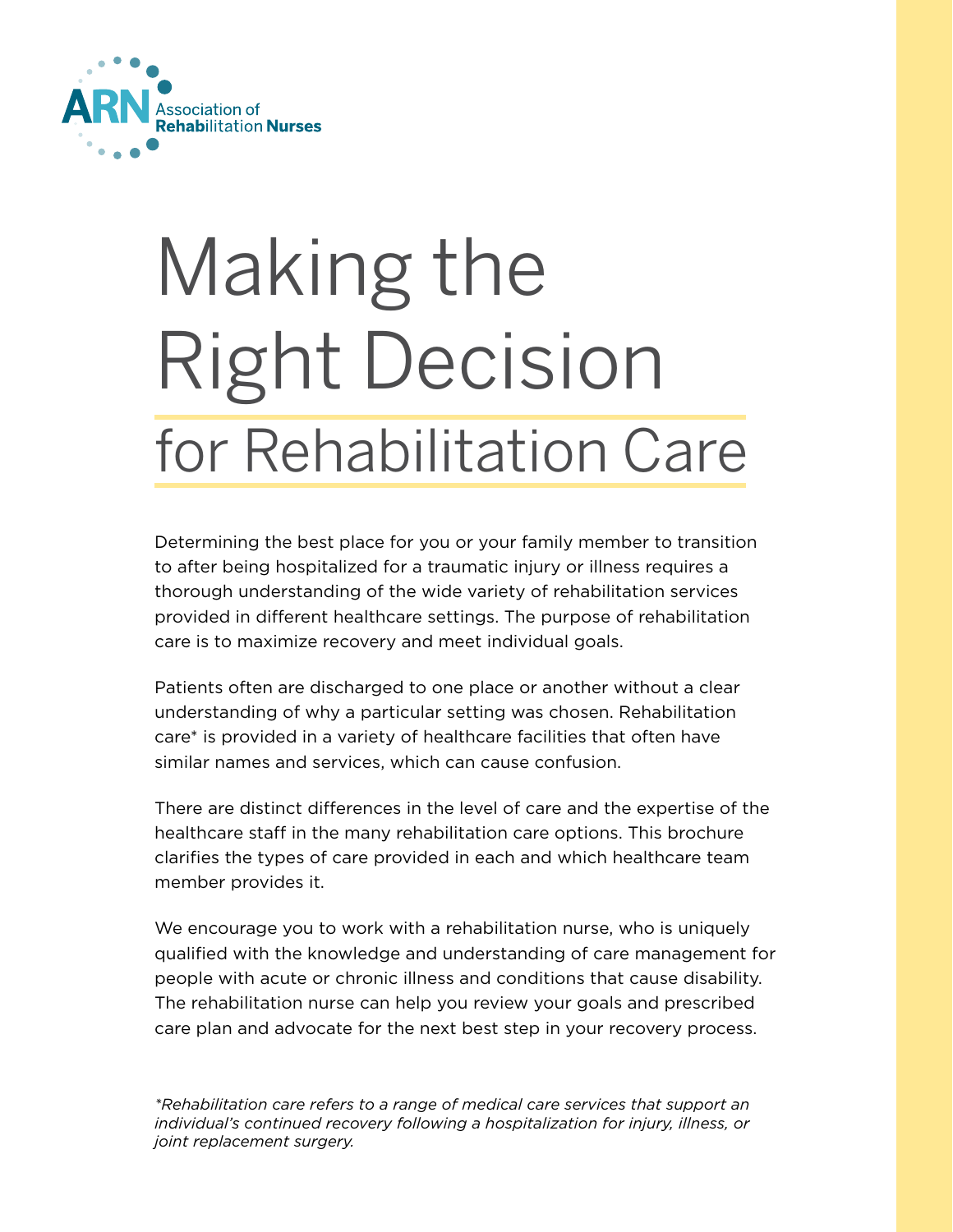# **INPATIENT REHABILITATION CARE Options**

| <b>SKILLED</b><br><b>NURSING</b><br><b>FACILITY</b> | <b>INPATIENT</b><br><b>REHABILITATION</b><br><b>FACILITY</b><br>LONG-TERM<br><b>ACUTE CARE</b><br><b>HOSPITAL</b>                                  | <b>Inpatient</b><br><b>Rehabilitation Facility</b><br><b>Provides 24-hour</b><br>nursing care and<br>medical management<br>when you are unable to<br>care for yourself after<br>hospitalization                                      | <b>Skilled Nursing</b><br><b>Facility</b><br><b>Provides 24-hour nursing</b><br>care when you are unable<br>to care for yourself after<br>hospitalization                                                   | <b>Long-Term Acute Care</b><br><b>Hospital</b><br><b>Provides high-need</b><br>medical care for medically<br>complex conditions                              |
|-----------------------------------------------------|----------------------------------------------------------------------------------------------------------------------------------------------------|--------------------------------------------------------------------------------------------------------------------------------------------------------------------------------------------------------------------------------------|-------------------------------------------------------------------------------------------------------------------------------------------------------------------------------------------------------------|--------------------------------------------------------------------------------------------------------------------------------------------------------------|
|                                                     | <b>Activities of</b><br><b>Daily Living</b><br>(ADLs)<br>(e.g., feeding,<br>bathing, dressing,<br>hygiene, toileting, and<br>mobility)             | ADLs are difficult for<br>you, but you have<br>the potential to gain<br>significant improvement<br>in a short period of time.<br>Nursing staff help with<br>ADLs and will work with<br>you so you can perform<br>them independently. | You have difficulty<br>performing ADLs but<br>also have the potential<br>for improvement.                                                                                                                   | Medical staff provides<br>care for ADLs when you<br>are too sick to take care<br>of yourself.                                                                |
|                                                     | <b>Nursing</b><br>and Medical<br><b>Services</b><br><b>Required</b>                                                                                | A registered nurse will<br>provide medical and<br>safety needs on a 24-<br>hour basis to promote<br>your recovery. A<br>rehabilitation physician<br>or physiatrist will also<br>visit you daily.                                     | Skilled registered nurses<br>or licensed practical<br>nurses meet your<br>medical and safety needs<br>to promote recovery. A<br>physician typically will<br>visit you at least once<br>per month.           | Physicians and registered<br>nurses (RNs) provide<br>24-hour care because<br>your condition is more<br>complex; there is a high<br>ratio of RNs to patients. |
|                                                     | <b>Therapy</b><br>(includes physical,<br>occupational,<br>speech, and medical<br>management for<br>diabetes, hypertension,<br>wounds, edema, etc.) | You need two or more<br>therapies, and you must<br>be able to participate in<br>therapy for a total of 3<br>hours per day.                                                                                                           | One or more therapies are<br>available if needed.                                                                                                                                                           | Physical, occupational,<br>or speech therapy is<br>available. Your condition<br>determines how much<br>time is spent in therapy.                             |
|                                                     | <b>Discharge</b><br><b>Plan and</b><br><b>Community</b><br><b>Support</b>                                                                          | You should have the<br>ability to care for yourself<br>with the involvement of<br>family or other resources<br>in a community setting<br>such as a home or<br>independent or assisted-<br>living facility (ALF).                     | You may have the ability<br>to care for yourself at<br>home or with the help of<br>family or other resources,<br>or you may go to an<br>inpatient rehabilitation<br>facility for more intensive<br>therapy. | You may be transferred<br>to an inpatient<br>rehabilitation facility for<br>care and therapy and<br>to learn how to care for<br>yourself.                    |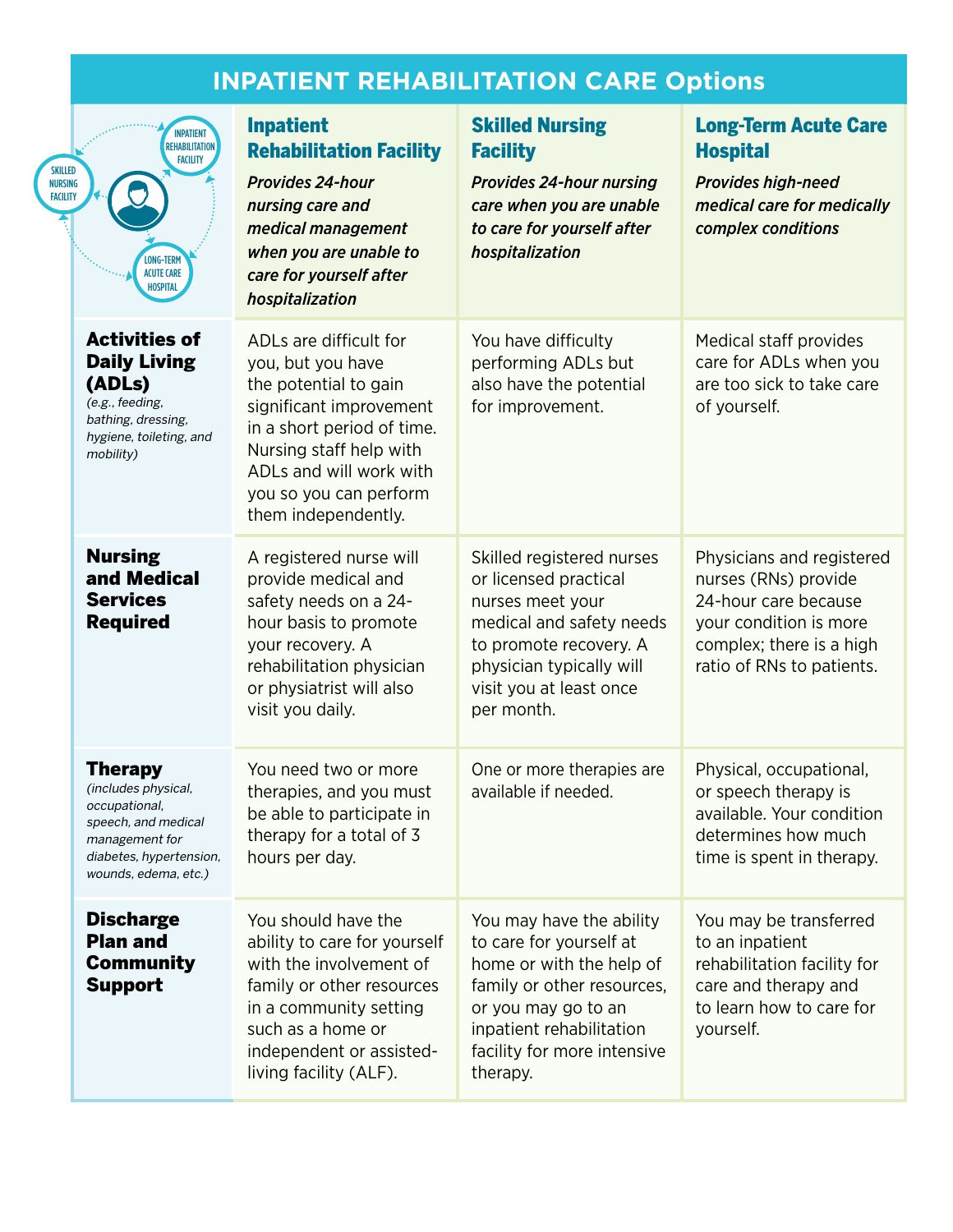## **HOME-BASED REHABILITATION CARE Options**

|  | HOME<br><b>DMPREHENSIVE</b><br><b>HEALTH</b><br><b>OUTPATIENT</b><br><b>REHAB</b><br><b>CARE</b><br><b>STANDARD</b><br><b>OUTPATIENT</b><br><b>REHAB</b> | <b>Home Health Care</b><br>A variety of health<br>services you receive in<br>your home for an illness<br>or injury. This type of care<br>is usually convenient,<br>effective, and less<br>expensive.                             | <b>Standard Outpatient</b><br><b>Rehabilitation</b><br>An outpatient facility<br>that is determined by<br>your physiatrist when you<br>are discharged from the<br>hospital | <b>Comprehensive</b><br><b>Outpatient</b><br><b>Rehabilitation</b><br>A center for when you are<br>able to live at home but<br>also still need the services<br>of nurses or therapists to<br>recover and reach optimal<br><i>independence</i> |
|--|----------------------------------------------------------------------------------------------------------------------------------------------------------|----------------------------------------------------------------------------------------------------------------------------------------------------------------------------------------------------------------------------------|----------------------------------------------------------------------------------------------------------------------------------------------------------------------------|-----------------------------------------------------------------------------------------------------------------------------------------------------------------------------------------------------------------------------------------------|
|  | <b>Activities of</b><br><b>Daily Living</b><br>(ADLs)<br>(e.g., feeding,<br>bathing, dressing,<br>hygiene, toileting, and<br>mobility)                   | You are homebound<br>and have difficulty<br>performing ADLs.                                                                                                                                                                     | You have a condition that<br>requires a caregiver to<br>monitor you or provide<br>help with daily care,<br>walking, or mobility.                                           | You have difficulty<br>performing ADLs but<br>also are able to practice<br>exercises at home.                                                                                                                                                 |
|  | <b>Nursing</b><br>and Medical<br><b>Services</b><br><b>Required</b>                                                                                      | Your physiatrist will work<br>with your registered<br>nurse to develop a care<br>plan, which will require<br>home health nursing<br>services.                                                                                    | You may have an<br>outpatient rehabilitation<br>registered nurse, case<br>manager, or social<br>worker if needed.                                                          | Rehabilitation staff.<br>including nurses, therapists<br>and caregivers, work<br>together to meet your<br>safety needs, promote<br>recovery, and provide<br>medical management.                                                               |
|  | <b>Therapy</b><br>(includes physical,<br>occupational,<br>speech, and medical<br>management for<br>diabetes, hypertension,<br>wounds, edema, etc.)       | You need one or more<br>therapies. You also<br>may receive medical<br>management therapies.<br>You must be able to<br>participate for 30<br>minutes per day with a<br>goal of good functional<br>improvement.                    | You need one or more<br>therapies and should be<br>able to follow directions<br>to work with the<br>therapists.                                                            | You need two or more<br>therapies. You also<br>may receive medical<br>management therapies.<br>You must be able to<br>tolerate 2 hours of therapy<br>a day with a goal of good<br>functional improvement.                                     |
|  | <b>Discharge</b><br><b>Plan and</b><br><b>Community</b><br><b>Support</b>                                                                                | You are unable to travel<br>to and from outpatient<br>rehabilitation. Your home<br>setting is accessible, and<br>necessary equipment is<br>available. You have support<br>to continue exercise and<br>activity programs at home. | You have the ability to<br>move around your home<br>using medical equipment.<br>You are able to get to and<br>from outpatient therapy<br>with assistance.                  | You are able to get to<br>and from outpatient<br>therapy. Your home<br>setting is accessible, and<br>all necessary equipment<br>is available. You have<br>support to continue<br>exercise and activity<br>programs at home.                   |

### **LONG-TERM/CUSTODIAL CARE**

*Care provided by nursing home personnel who may or may not be registered nurses. This setting becomes a residence, usually for a long period of time.*